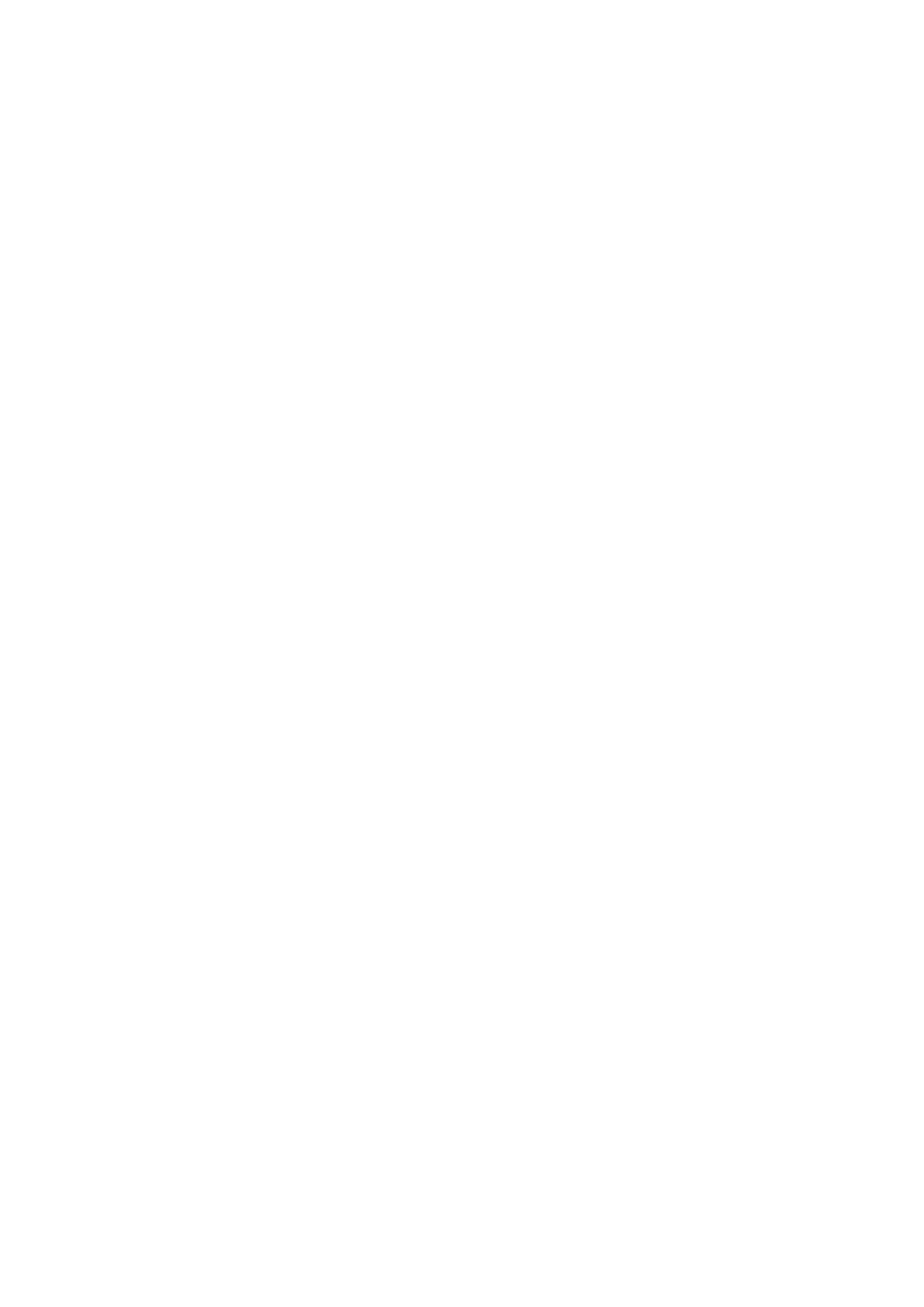### **Introduction**

**1.** At its 303rd Session (November 2008), the Governing Body authorized <sup>1</sup> the holding of a tripartite technical workshop on the impact of the food price crisis on decent work (Geneva, 5–6 March 2009) in response to a resolution adopted by the 97th Session of the International Labour Conference.<sup>2</sup> The workshop underscored the ILO's range of expertise in the world of work that could "clearly contribute to improved food security" and recommended that "the ILO should identify areas where its unique mandate and specific expertise can strengthen existing UN efforts in this area". It further recommended that "the Governing Body request the Director-General to formalize interaction between the ILO and the HLTF [United Nations High-level Task Force on the Global Food Security Crisis  $3$ ]."  $4$ 

### **Context**

- **2.** Today close to 1 billion people worldwide suffer from chronic hunger, while, at the same time, the current trend of unprecedented increase in food prices makes for more hunger, poverty, unemployment, social unrest, and political instability.
- **3.** The fragile economic recovery and high unemployment rates in many countries as well as the persistence of hunger hamper efforts to attain agreed Millennium Development Goals (MDGs) and in particular MDG1 on eradicating extreme poverty and hunger. The inclusion of Target 1.B to "achieve full and productive employment and decent work for all including women and young people" under MDG1 has acknowledged the fundamental role of decent work in reducing poverty and addressing food insecurity in a sustainable manner.
- **4.** The ILO, with its tripartite constituency and in-depth expertise in the world of work, is uniquely placed to contribute to and strengthen existing UN efforts towards improved food security through decent work, in particular in building livelihood resilience.

### **HLTF and decent work for food security**

**5.** Since it became a member of the HLTF in June 2009, the ILO has contributed to the development and implementation of the Updated Comprehensive Framework for Action (UCFA). According to the summary of the UCFA (August 2011), entitled Food and Nutrition Security: Comprehensive Framework for Action, the UCFA "... invites stakeholders to consider food and nutrition security as the outcome of an extensive range of sectoral policies and activities that need to be addressed comprehensively and

 $^{1}$  GB.303/PV para. 259(b).

 $2^2$  ILO: Resolution concerning the ILO's and the tripartite constituents' role in tackling the global food crisis, adopted on 11 June 2008 by the International Labour Conference at it 97th Session.

<sup>3</sup> The HLTF was established in April 2008 by the UN System Chief Executives Board for Coordination to promote and coordinate a comprehensive and unified response to the challenge of achieving food security.

<sup>4</sup> ILO: *Tripartite Technical Workshop on the Impact of the Food Price Crisis on Decent Work. Report* (Geneva, 2009) (TTWFPC/2009), see the "Room note for food crisis meeting", paras (1) and (2), p. 8.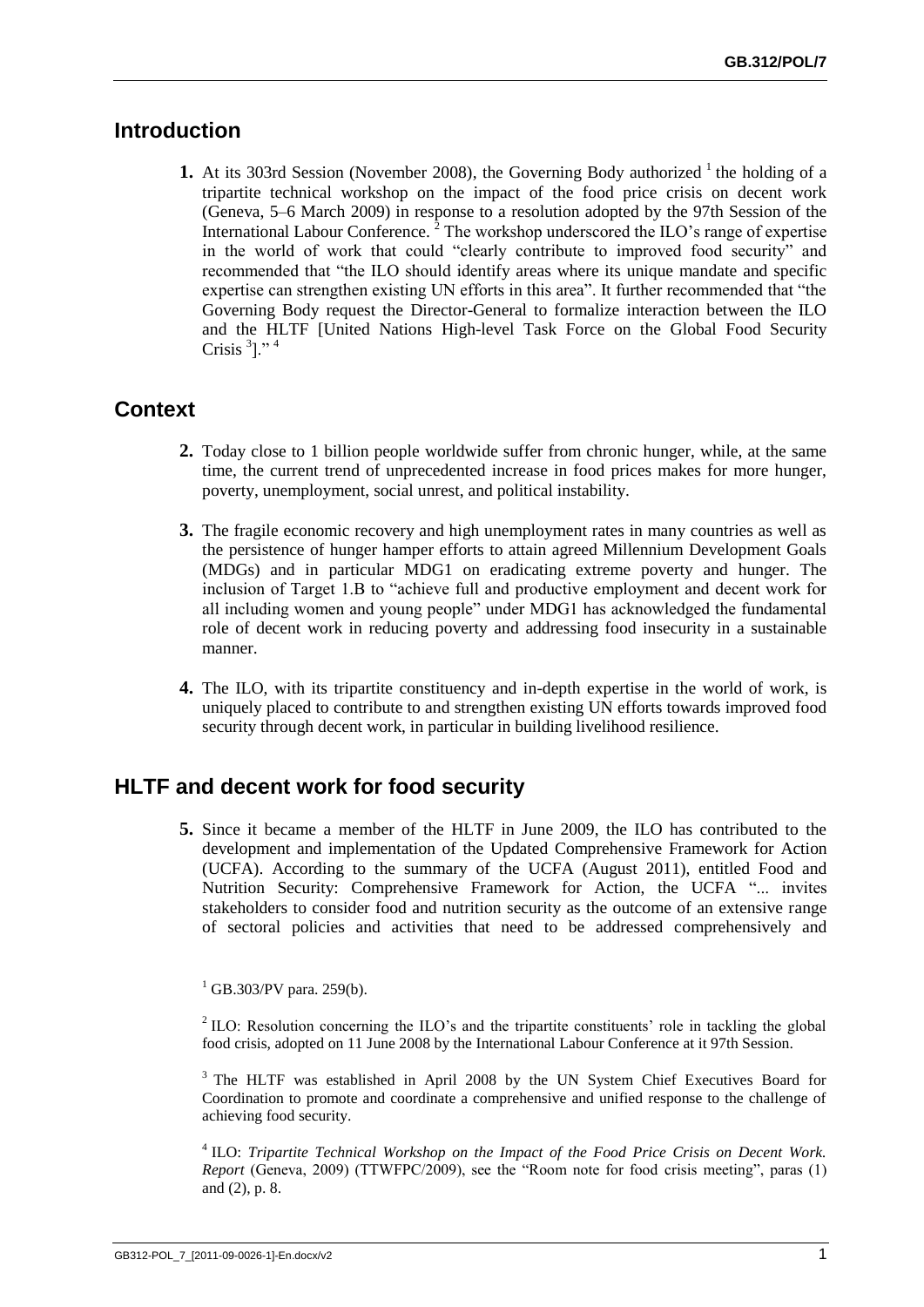coherently". <sup>5</sup> It advocates a twin-track approach by acknowledging the need for: (i) addressing the immediate needs of vulnerable populations; and (ii) building longer term resilience by eliminating the structural causes of food insecurity.

- **6.** The document explicitly highlights that decent jobs and social protection can contribute significantly to lasting food security. It also stresses the importance of creating an enabling environment for effective social dialogue on employment practices and encouraging development of labour market institutions with a view to helping States implement international labour standards. <sup>6</sup>
- **7.** The importance of decent work has also been highlighted in a draft "Guidance note on integrating food and nutrition security into country analysis and UNDAF [United Nations Development Assistance Framework]" developed within the framework of the United Nations Development Group (UNDG). The ILO has co-led the preparation of this note together with the Food and Agriculture Organization of the United Nations (FAO) and the World Food Programme (WFP).
- **8.** As a contribution to the HLTF country-level work, the Office, through its Sectoral Activities Department, has developed a holistic multi-sectoral decent work programme that aims to support tripartite constituents to give effect to national strategies and policies on food security. Six countries (Benin, Burkina Faso, Indonesia, Kenya, Malawi and the United Republic of Tanzania) have been identified for implementation of the programme and Kenya is envisaged as the first pilot country.

### **Decent work for food security – A sectoral approach**

- **9.** The World Food Summit of 1996 defined food security as existing "... when all people, at all times, have physical and economic access to sufficient, safe and nutritious food to meet their dietary needs and food preferences for an active and healthy life". <sup>7</sup> From an ILO perspective, this definition encompasses the ability of workers and their families to build sustainable livelihoods through decent work.
- **10.** Based on these considerations, the Office has developed a sectoral programme which aims at promoting food security through decent work by expanding opportunities for productive and fairly remunerated employment in key industries within the food system, underpinned by rights at work, social protection and social dialogue.
- **11.** Decent jobs can accelerate economic growth, stimulate food production, processing and accessibility, and provide incomes to allow large parts of the population to exit poverty and to be food-secure.
- **12.** Over the last decades, social protection has been increasingly recognized as a powerful tool in addressing food insecurity and building livelihood resilience. The ILO's expertise in the design and governance of social security policies and programmes aiming to reduce vulnerability and strengthen productive capacity is therefore of particular importance.

<sup>5</sup> HLTF: *Food and Nutrition Security: Comprehensive Framework for Action*, Aug. 2011, p. 7.

 $<sup>6</sup>$  op. cit. pp. 16–18.</sup>

<sup>7</sup> *World Food Summit Plan of Action*, World Food Summit, Rome, 13–17 November 1996, para. 1.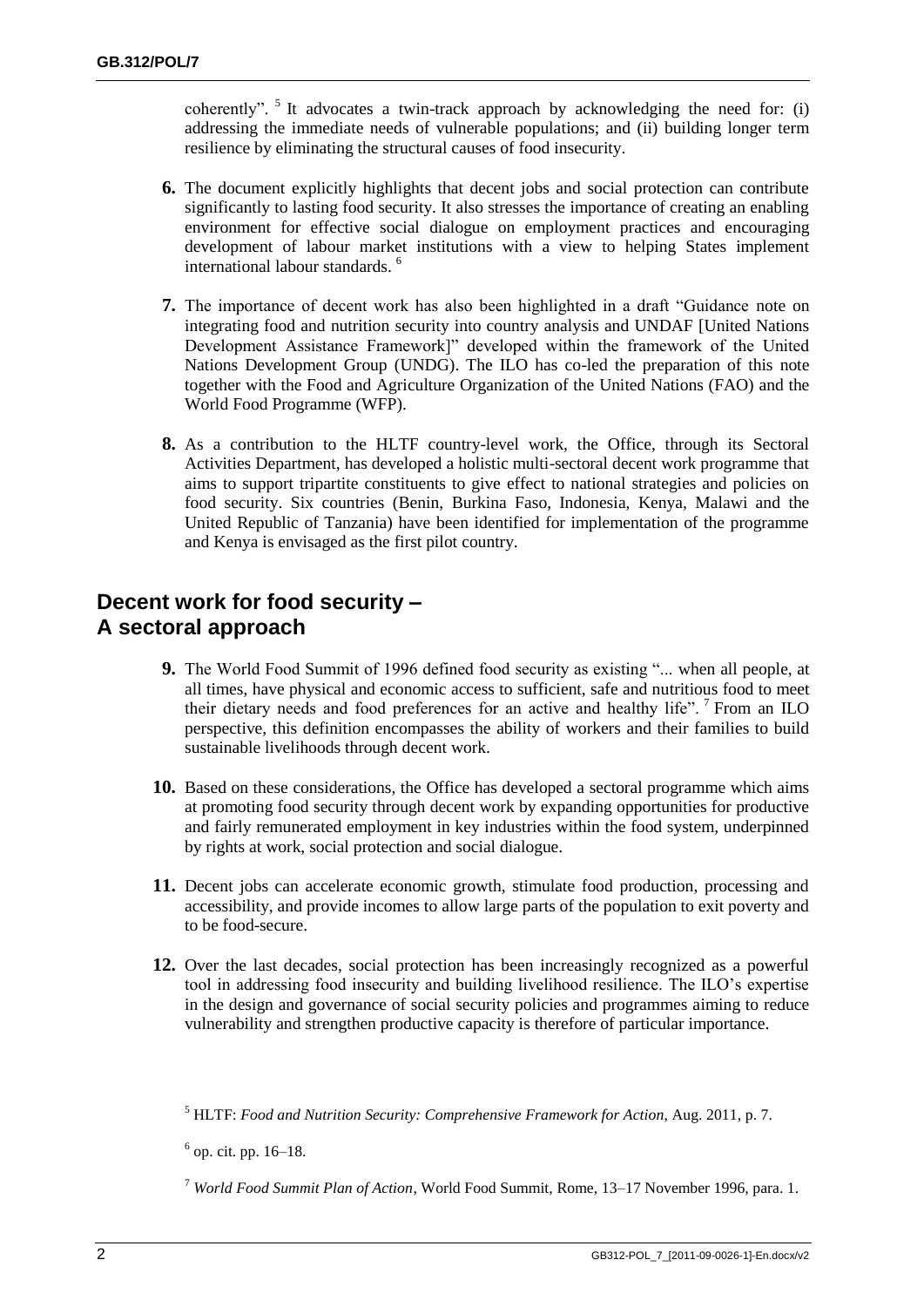**13.** The involvement of sectoral trade unions, employers' organizations and national, regional and local authorities in the development and implementation of strategies to counter food insecurity will ensure ownership, sustainability and relevance to countries' needs.



### **Programme objectives and strategic approach**

- **14.** The programme aims to support constituents in their efforts to promote the increase in the quantity, quality, and distribution of food to vulnerable groups by targeting decent work challenges in specific sectors across the food value chain through a set of integrated actions. It is not the goal to tackle all possible issues in the food system, but to carry out interventions in specific sectors that are critical for ensuring a functional system.
- **15.** The programme seeks to provide a decent work response in supporting ILO constituents to give effect to their national and regional food security strategies. The food system, from production to consumption, will form the backbone of the programme, with the approach evolving around interrelated issues including agriculture, fisheries and aquaculture production, food manufacturing and packaging, transport and storage, trade and retail distribution, as well as food services. The goal is to expand opportunities for decent jobs with the aim of improving the functioning of the food value chain. The green jobs approach will be pursued in order to ensure sustainability.
- **16.** The consumption component of the food system focuses on vulnerable workers who do not have access to adequate food and nutrition even though food supply may be secure in a country or a region. The inability to purchase food in sufficient quantity and quality is an expression of inadequate purchasing capacity. The problem is particularly prominent in urban and peri-urban areas, where workers may not be able to fall back on subsistence farming and therefore need cash to increase their food supply. Sectoral strategies aiming to generate income or to provide safety nets to food-insecure workers contribute to food security and poverty reduction.

#### **Programme components**

**17.** The first element of the proposed sectoral strategy to support constituents in applying a decent work response to food insecurity is a food system country scan. These scans will look at the country's food system situation through the lens of the Decent Work Agenda. The scan will subsequently inform country-specific programme activities and identify existing policy frameworks, main actors and mechanisms related to food security. The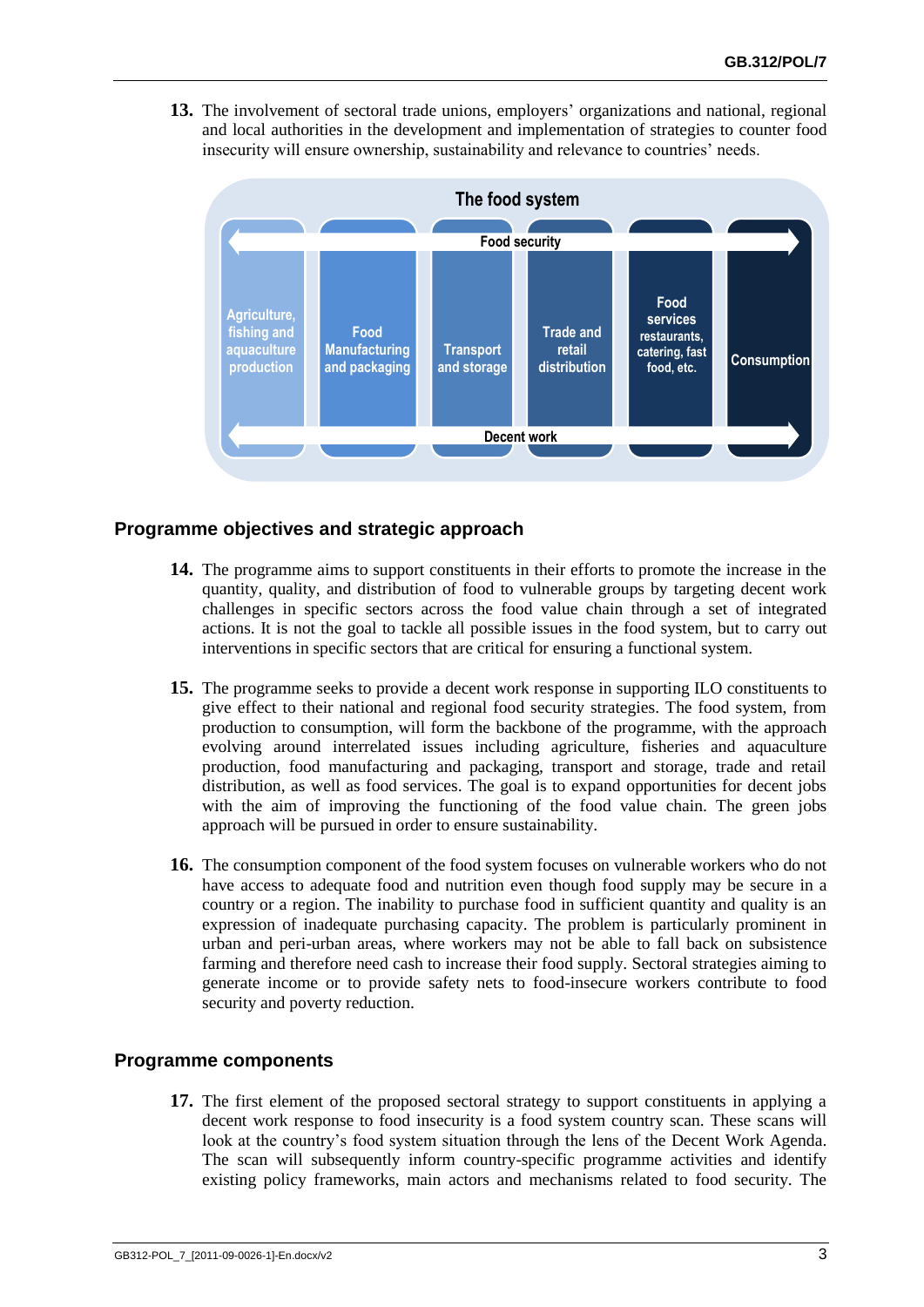focus of the interventions will thus be tailored to country-specific needs and circumstances and reflect Decent Work Country Programme priorities.

- **18.** More concretely, the programme proposes to strengthen the capacity of tripartite sectoral constituents by, as appropriate, supporting their efforts to:
	- create decent and potentially "green" jobs throughout the food value chain and improving working conditions to foster productivity involving, inter alia, the following sectors of the economy: agriculture (both rural and urban), fisheries and aquaculture, food manufacturing and packaging, transport and storage, trade and retail distribution, and food services;
	- promote sustainable enterprises in relevant sectors as well as support the development of cooperatives, mutual benefit societies, mutual aid groups, social enterprises and other types of associations;
	- improve workplace safety and health and prevent major food-borne disease outbreaks by establishing food safety management systems and contingency plans; promote food standards, implement skills development and training programmes on food safety and quality standards;
	- address decent work challenges in key sectors related to food market access and distribution, such as transport, storage, trade, retail distribution and catering;
	- improve access to food for vulnerable groups of workers through income generation in sectors of the urban and peri-urban economy with growth potential through employment expansion policies and job promotion schemes, including access to training, labour market information, and other relevant actions; and
	- improve access to food through social protection by promoting innovative sector-specific social protection schemes with particular focus on vulnerable groups and women.
- **19.** The programme will entail the development of both global tools and national projects, with a focus on replicable solutions to those decent work challenges that negatively impact food security. It will pursue strategic partnerships both at global and national levels, and will promote the exchange of experiences and information, including through South–South and triangular cooperation.
- **20.** Constituents will be involved throughout the process: (i) at the global and national levels to advise policy and programme development; and (ii) at the local level to coordinate actions and support implementation, according to country-specific requirements.
- **21.** The Office will continue to work together and maximize synergies with other members of the UN system based on the respective comparative advantages in order to provide the necessary response to country needs. As the lead agency for the world of work, the ILO will continue to provide support to the development and implementation of UN joint programmes, in particular by ensuring that the national multi-sectoral response to improving food security includes employment and decent work.